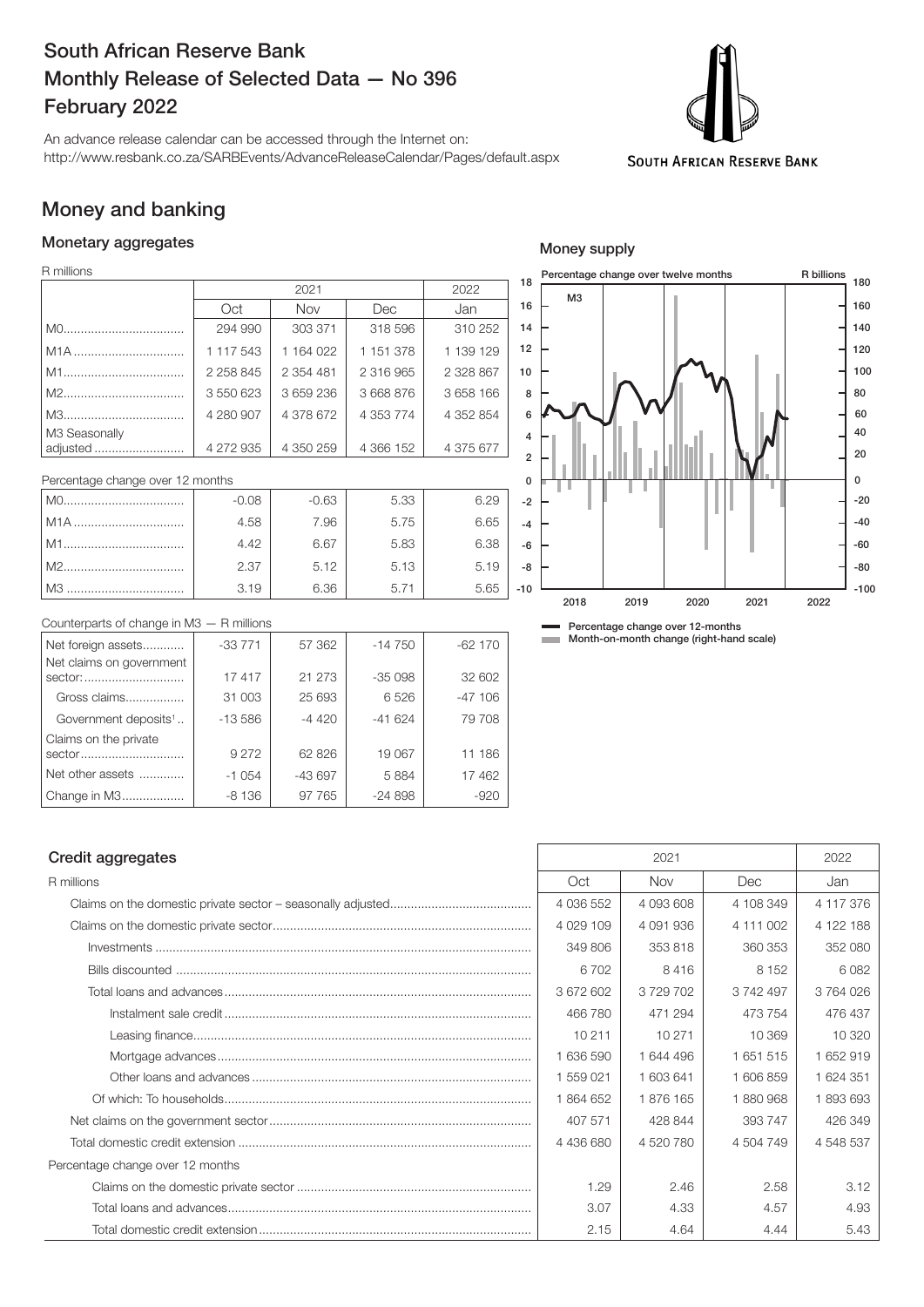# Money and banking (continued) <br>
2021 12022

| <b>IVIOLICY GITG DATINITY</b> (CONTINUED) |           |            |           |               |
|-------------------------------------------|-----------|------------|-----------|---------------|
| Banks and mutual banks (R millions)       | Oct       | <b>Nov</b> | Dec       | Jan           |
|                                           | 4615646   | 4 712 935  | 4 724 509 | 4 656 808     |
|                                           | 179 455   | 187 695    | 193 479   | 198 169       |
|                                           | 4 795 101 | 4 900 629  | 4917988   | 4 854 978     |
|                                           | 171923    | 188 631    | 172 778   | 163 090       |
|                                           | 5 523 403 | 5 641 051  | 5 657 548 | 5 5 6 1 5 2 1 |
|                                           | 534 230   | 536 562    | 540 682   | 546 340       |
|                                           | 124 932   | 124 771    | 126 313   | 119 451       |
|                                           | 350 362   | 350 194    | 370 194   | 352 746       |
|                                           | 216       | 213        | 213       | 213           |
|                                           | 16 030    | 21 262     | 23 350    | 19801         |
|                                           | 3 634 608 | 3692786    | 3707675   | 3730280       |
|                                           | 4512881   | 4 628 189  | 4 600 237 | 4584876       |
|                                           | 173 172   | 177827     | 177 371   | 144 283       |
|                                           | 479 537   | 496419     | 501 371   | 489 421       |
|                                           | 1 679 177 | 1732649    | 1 733 770 | 1 639 906     |
|                                           | 6 596 344 | 6782173    | 6723120   | 6 629 588     |
| <b>Banks (R millions)</b>                 |           |            |           |               |
|                                           | 289 371   | 292 294    | 294 046   | $\cdots$      |
|                                           | 892 261   | 929 937    | 955 994   | $\cdots$      |
|                                           | 34 552    | 38 378     | 37 907    | 33 048        |
| Land Bank (R millions)                    |           |            |           |               |
|                                           | 17978     | 17 282     | 16 335    | 15 645        |
|                                           | 29 914    | 28 7 34    | 27 130    | 25 960        |

 $\mathsf{r}$ 

| International economic data                                                                                                                         |                     | 2021               |                     |           |
|-----------------------------------------------------------------------------------------------------------------------------------------------------|---------------------|--------------------|---------------------|-----------|
| Changes in gold and other foreign reserves (R millions)                                                                                             | Oct                 | Nov                | Dec                 | Jan       |
|                                                                                                                                                     | 9 7 3 5<br>$\cdots$ | 48 872<br>$\cdots$ | $-8238$<br>$\cdots$ | $-24842$  |
|                                                                                                                                                     | 357                 | 6090               | $-3138$             | $-1666$   |
| Gross reserves of the SA Reserve Bank and open position in foreign<br>currency (US\$m)                                                              |                     |                    |                     |           |
|                                                                                                                                                     | 57 520              | 57 618             | 57 589              | 57 199    |
|                                                                                                                                                     | 55 431              | 55 160             | 55 309              | 55 005    |
| Net average daily turnover on the SA Foreignexchange market<br>(US\$m)                                                                              |                     |                    |                     |           |
|                                                                                                                                                     | 2 4 2 7             | 2581               | 2 3 2 4             | 2 1 6 1   |
|                                                                                                                                                     | 1 0 6 7             | 872                | 697                 | 802       |
|                                                                                                                                                     | 9425                | 8564               | 7 3 4 1             | 7600      |
|                                                                                                                                                     | 4 0 3 1             | 3 2 7 2            | 3012                | 2690      |
|                                                                                                                                                     | 16949               | 15 290             | 13 3 7 4            | 13 25 2   |
| Exchange rates (averages)                                                                                                                           |                     |                    |                     |           |
| Nominal effective exchange rate against the most important currencies (Index:<br>Real effective exchange rate against the most important currencies | 87.83               | 84.64              | 83.09               | 84.91     |
|                                                                                                                                                     | 104.59              | 101.75             | 101.04              |           |
|                                                                                                                                                     | 14.8619             | 15.5216            | 15.8707             | 15.4953   |
|                                                                                                                                                     | 20.3348             | 20.8729            | 21.1168             | 21.0078   |
|                                                                                                                                                     | 17.2398             | 17.7016            | 17.9323             | 17.5419   |
|                                                                                                                                                     | 0.1314              | 0.1362             | 0.1393              | 0.1349    |
| Average daily fixing price of gold per fine ounce                                                                                                   |                     |                    |                     |           |
|                                                                                                                                                     | 26 423.12           | 28 282.72          | 28 405.00           | 28 108.80 |
|                                                                                                                                                     | 1 777.29            | 1820.26            | 1788.86             | 1816.37   |

2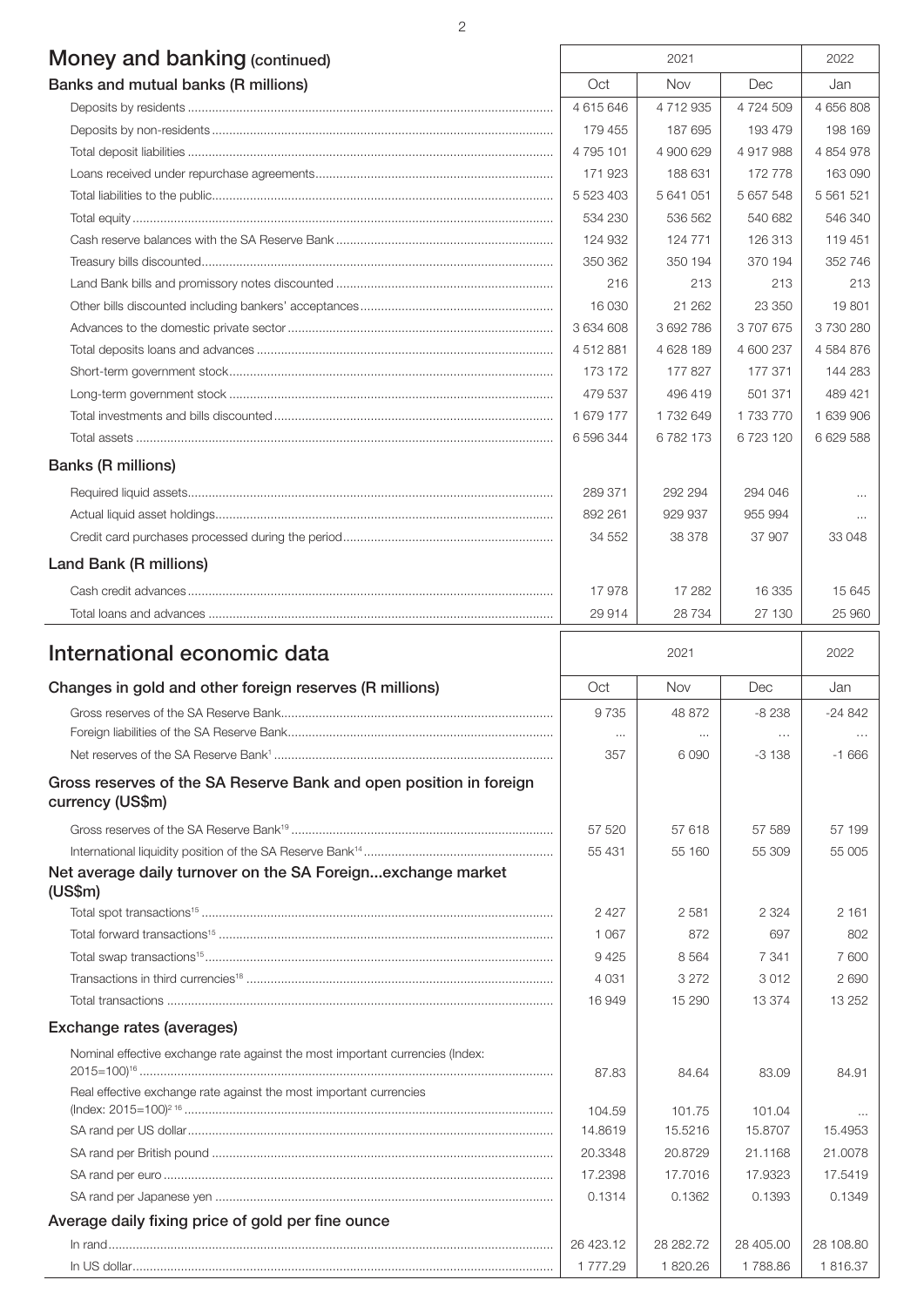| <b>Capital market</b>                                      | 2021      |           | 2022          |           |
|------------------------------------------------------------|-----------|-----------|---------------|-----------|
| Share market                                               | Oct       | Nov       | Dec           | Jan       |
|                                                            | 431 061   | 453 817   | 408 060       | 370 159   |
|                                                            | 10218     | 8514      | 6653          | 5762      |
|                                                            | 86        | 89        | 91            | 95        |
|                                                            | 2.2       | 2.2       | 2.1           | 1.8       |
| Non-resident transactions <sup>3</sup> (R millions)        |           |           |               |           |
|                                                            | -20 440   | $-18060$  | -26 483       | $-2799$   |
|                                                            | - 895     | $-10266$  | $-757$        | 13 657    |
|                                                            | $-21336$  | $-28327$  | $-27240$      | 10858     |
| <b>Fixed-interest securities market</b>                    |           |           |               |           |
|                                                            | 49 226    | 28 931    | 29 9 28       | $-38608$  |
|                                                            | 3 402 486 | 3 698 929 | 2 2 9 7 5 2 2 | 2 923 735 |
|                                                            | 3 311 495 | 3 658 809 | 2 319 763     | 2 923 144 |
|                                                            | 43 031    | 45 702    | 29 3 94       | 32 094    |
|                                                            | 10.1      | 10.0      | 10.0          | 9.8       |
| Equity derivative market $-$ futures <sup>3</sup>          |           |           |               |           |
|                                                            | 289 687   | 291 226   | 339 892       | 241 061   |
|                                                            | 4 864 268 | 2 071 263 | 8 5 24 7 91   | 2 170 721 |
|                                                            | 304 235   | 296 614   | 677 650       | 266 310   |
|                                                            | 5 481 235 | 5 963 848 | 6 077 707     | 6 393 366 |
| National government finance                                |           | 2021      |               | 2022      |
| Statement of national revenue. expenditure and borrowing   | Oct       | Nov       | Dec           | Jan       |
|                                                            | 98748     | 109 994   | 212 619       | 105 096   |
|                                                            | 136 994   | 121159    | 170 346       | 166 594   |
|                                                            | $-38247$  | $-111165$ | 42 273        | $-61498$  |
|                                                            | $\circ$   | 0         | 0             | $\Omega$  |
|                                                            | 16 691    | 6 2 4 4   | 6950          | $-5773$   |
|                                                            | $-21556$  | $-4921$   | 49 223        | $-67271$  |
| National government financing of net borrowing requirement |           |           |               |           |
|                                                            | $-3832$   | $-3742$   | $-1.385$      | 430       |
|                                                            | 25 602    | 17820     | 17958         | $-40971$  |
|                                                            | 0         | 6098      | 0             | $\Omega$  |
|                                                            | $-8870$   | $-3496$   | $-1972$       | $-1884$   |
|                                                            | 8656      | $-11759$  | $-63824$      | 109 696   |
|                                                            | 21 556    | 4 9 21    | $-49223$      | 67 271    |
| <b>Economic indicators</b> (seasonally adjusted)           |           | 2021      |               | 2022      |
| <b>Sales</b>                                               | Oct       | Nov       | Dec           | Jan       |
|                                                            | 84.6      | 91.4      | 92.6          | $\cdots$  |
|                                                            | 96.9      | 97.3      | 95.5          | $\cdots$  |
|                                                            | 107.7     | 109.5     | 111.1         |           |
|                                                            | 70.4      | 77.1      | 77.7          | 81.3      |
|                                                            | 77.4      | 78.0      | 72.6          | 79.5      |
|                                                            | 72.8      | 77.4      | 76.0          | 80.7      |
| Volume of production <sup>10</sup>                         |           |           |               |           |
|                                                            | 69.3      | 70.5      | 64.3          | $\cdots$  |
|                                                            | 105.2     | 101       | 96.3          | $\cdots$  |
|                                                            | 88.9      | 93.3      | 95.4          | $\cdots$  |
| Composite business cycle indicators                        |           |           |               |           |
|                                                            | 125.2     | 126.8     | 126.2         | $\cdots$  |
|                                                            | 93.7      | 94.4      | $\cdots$      | $\cdots$  |
|                                                            | 94        | 94.2      | $\cdots$      | $\cdots$  |
|                                                            |           |           |               |           |

1 Increase ... decrease +. 2 Preliminary figures.

3 Source: JSE Limited. 4 Net cash receipts after repayment of redemptions Internal funds excluded.

5 Monthly average. 6 Actual number as at the last business day of the particular month.

7 Seasonally adjusted at an annual rate. 8 Deficit ... surplus +.

9 Excluding discount. 10 Source: Statistics South Africa. 11 Source: National Association of Automobile Manufacturers of SA/The Automotive Business Council

12 Valuation adjustments transaction measures the relevant flow after allowing for price changes due to exchange rate and gold.

13 Measures the relevant transaction flow after allowing for valuation adjustments due to exchange and

gold price changes. 14 Up to the end of February 2004. referred to as the "Net open position in foreign currency of the Reserve Bank".

15 Transactions against the Rand. 16 The weighted...average exchange rate of the rand is calculated against twenty currencies. The weights of the five major currencies are in brackets: Euro (30.68) Chinese yuan (24.53) US dollar (10.56) Japanese yen (4.95) and Indian rupee (4.85).

17 Cost ... profit +. 18 Transactions in third currencies refers to transactions between any two currencies other than the

South African rand. 19 The gold reserves are valued at market price taken at 14:30 on each valuation date.

20 From May 2004 including RSA Government Retail Savings Bond Including short...term loans from the CPD.

21 Including extraordinary receipts.

22 Including extraordinary payments. 23 Sources: JSE. ZAR X. Cape Town Stock Exchange. A2X Markets and Equity Express Securities Exchange.